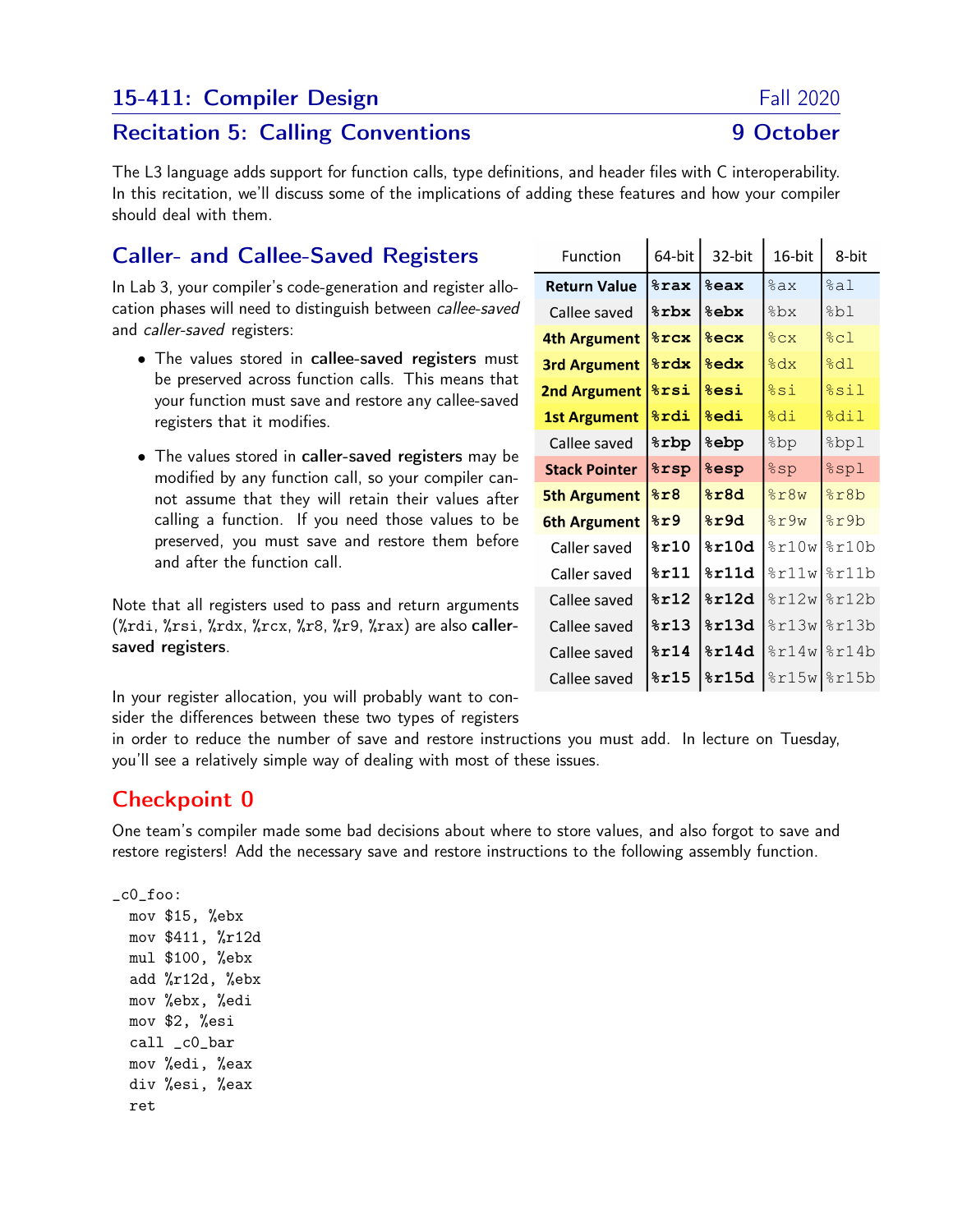### Checkpoint 1

If different choices were made during register allocation, some of the save and restore operations that you just added would not have been necessary. Modify the above function so that it has the same behavior, but uses less save and restore operations.

# Tracing Function Calls in x86-64

In Lab 3, your compiler must conform to the standard C calling conventions for x86-64. As a reminder, this means that:

- The first six arguments to a function should be stored in %rdi, %rsi, %rdx, %rcx, %r8, and %r9 (respectively).
- The remaining arguments should be placed on the stack. The seventh argument should be stored at the address  $\frac{6}{x}$ rsp, the eighth at  $\frac{6}{x}$ rsp + 8, etc.
- The return value of a function should be stored in %rax.
- The use of %rbp as a base pointer is not required (but you may find that using it simplifies your compiler's logic significantly). LLVM uses the base pointer, but GCC does not.

Another interesting observation: unlike in C, every function in C0 (and thus in L3) has a fixed stack size that can be computed at compile time. This observation allows you to make your compiler's stackhandling much simpler than if you were unable to determine the stack size beforehand.

# Checkpoint 2

Draw a stack diagram for the following L3 program at the point when execution reaches line 4. Assume that %rbp is being used as a base pointer.

```
1 int f(int we, int dont, int care, int about, int these, int args, int a, int b) {
2 // assume that x is spilled on the stack
3 int x = a + b;
4 return 2 * x;
5 }
6
7 int main() {
8 return f(0,0,0,0,0,0,3,5);
9 }
```
# Checkpoint 3

Using your stack diagram, convert the program to x86-64 assembly following the standard calling conventions. Remember to use the 64-bit and 32-bit versions of the registers appropriately!

#### Tips and Hints for Lab3

- Header Files in L3: Unlike in C, header files in L3 (and above) are only used to declare types and external functions. If a function is declared in a header file, then it may not be defined in the program – it is declared as external. External functions are defined in C source files, which are linked together with the assembly produced by your compiler.
- RBP: You are not required to use %rbp as a base pointer, so you are allowed to treat it like a normal callee-saved register in your compiler.